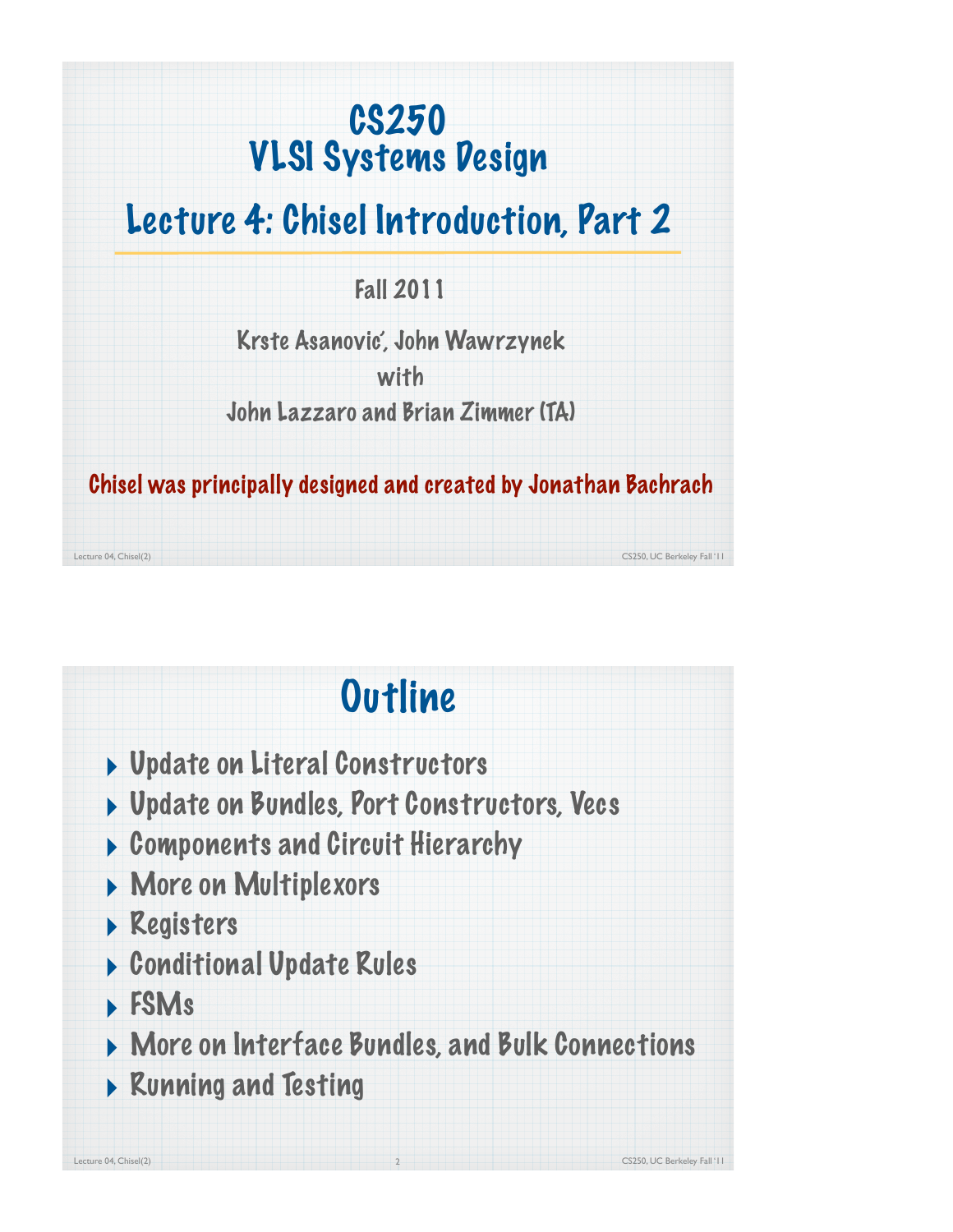

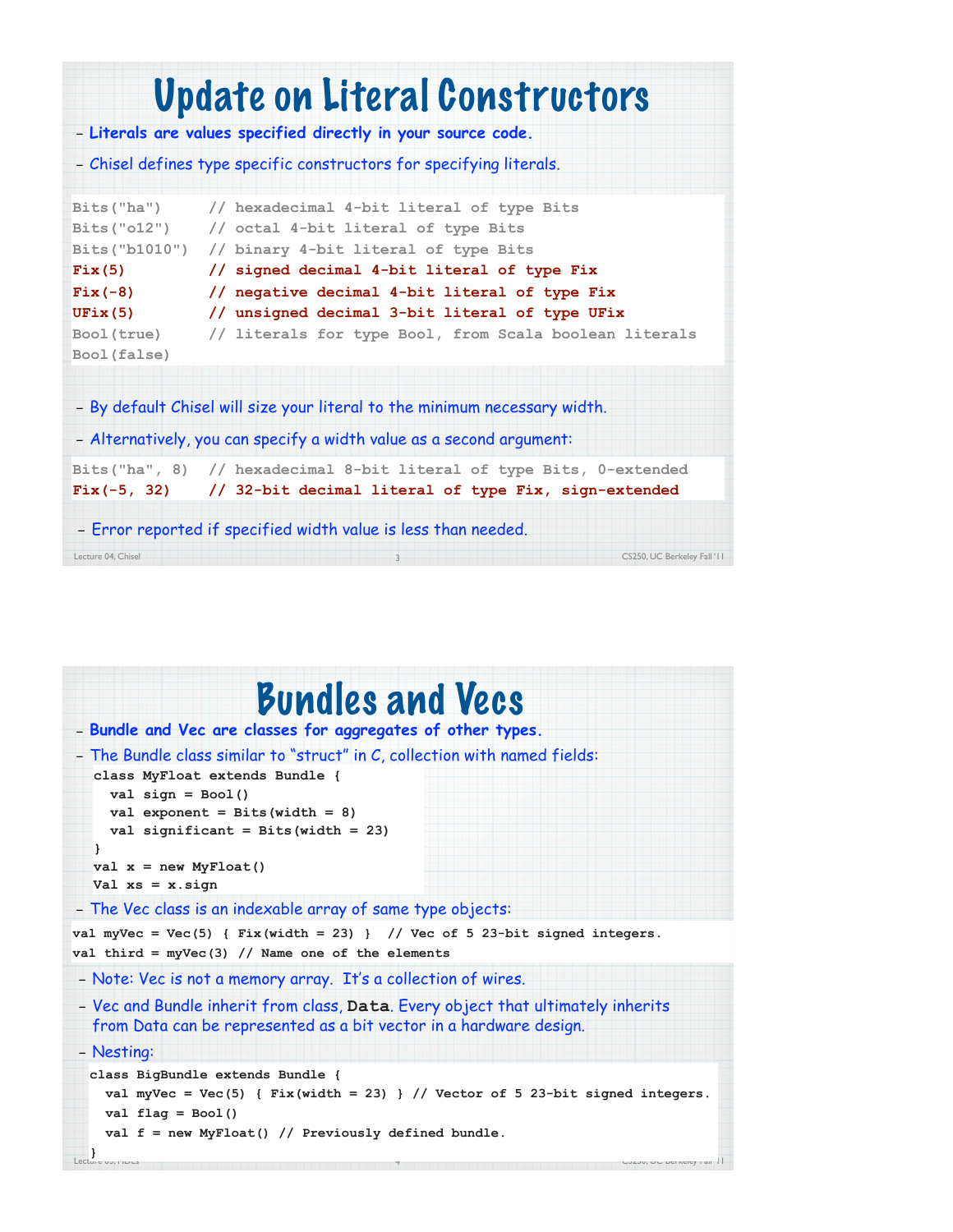

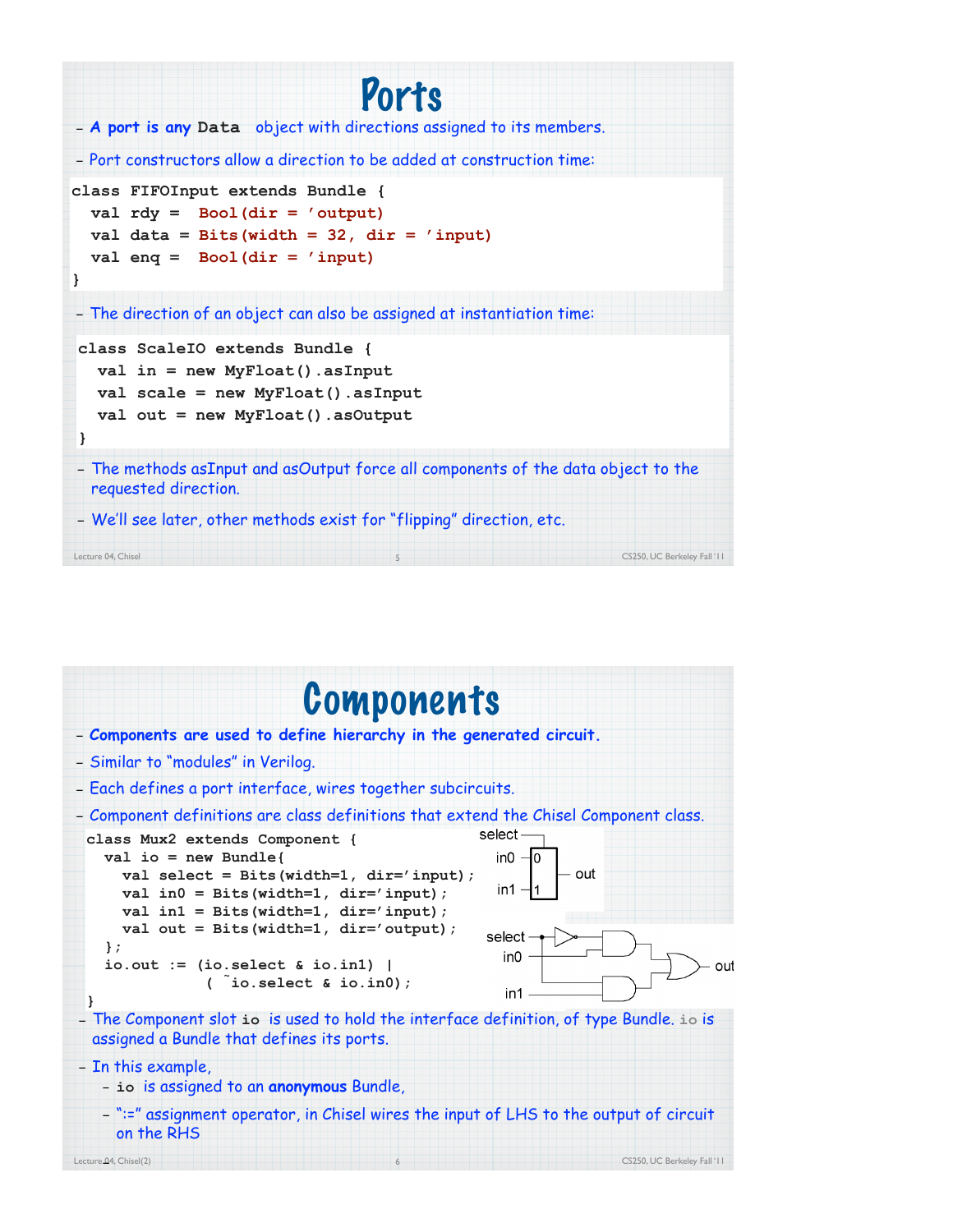

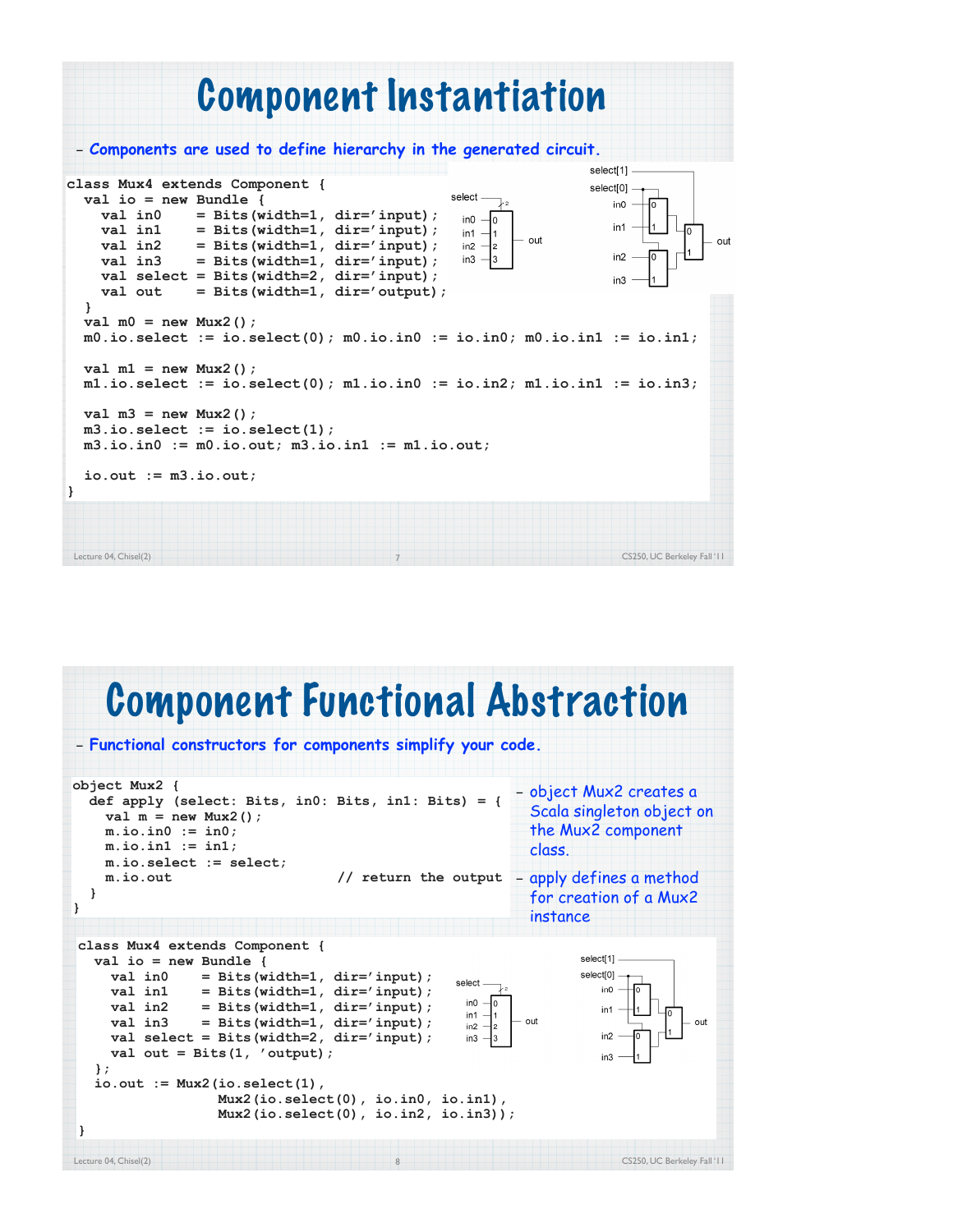| More on Multiplexors                                                                                         |                                                     |
|--------------------------------------------------------------------------------------------------------------|-----------------------------------------------------|
| - Chisel defines a constructor for n-way multiplexors                                                        |                                                     |
| MuxLookup(index, default,                                                                                    | Array (key1->value1, key2->value2, , keyN->valueN)) |
| - The index to key match is implemented using the "===" operator.                                            |                                                     |
| - Therefore MuxLookup would work for any type for which === is defined.                                      |                                                     |
| - "===" is defined on bundles and vecs, as well as the primitive Chisel types.                               |                                                     |
| - Users might can override "===" for their own bundles.                                                      |                                                     |
| - MuxCase generalizes this by having each key be an arbitrary condition                                      |                                                     |
| MuxCase(default, Array(c1 -> a, c2 -> b, ))                                                                  |                                                     |
| - where the overall expression returns the value corresponding to the first<br>condition evaluating to true. |                                                     |
|                                                                                                              |                                                     |
| Lecture 04, Chisel(2)<br>9                                                                                   | CS250, UC Berkeley Fall '11                         |

|        | - Simplest form of state element supported by Chisel is a positive-edge-<br>triggered register. Is instantiated functionally as:                       |  |
|--------|--------------------------------------------------------------------------------------------------------------------------------------------------------|--|
|        | $Reg((a & ^{-b})   (^a * b))$                                                                                                                          |  |
| cycle. | - This circuit has an output that is a copy of the input signal delayed by one clock                                                                   |  |
|        | - Note, we do not have to specify the type of Reg as it will be automatically<br>inferred from its input when instantiated in this way.                |  |
| needed | - In Chisel, clock and reset are global signals that are implicitly included where                                                                     |  |
|        | - Example use. Rising-edge detector that takes a boolean signal in and outputs<br>true when the current value is true and the previous value is false: |  |
|        |                                                                                                                                                        |  |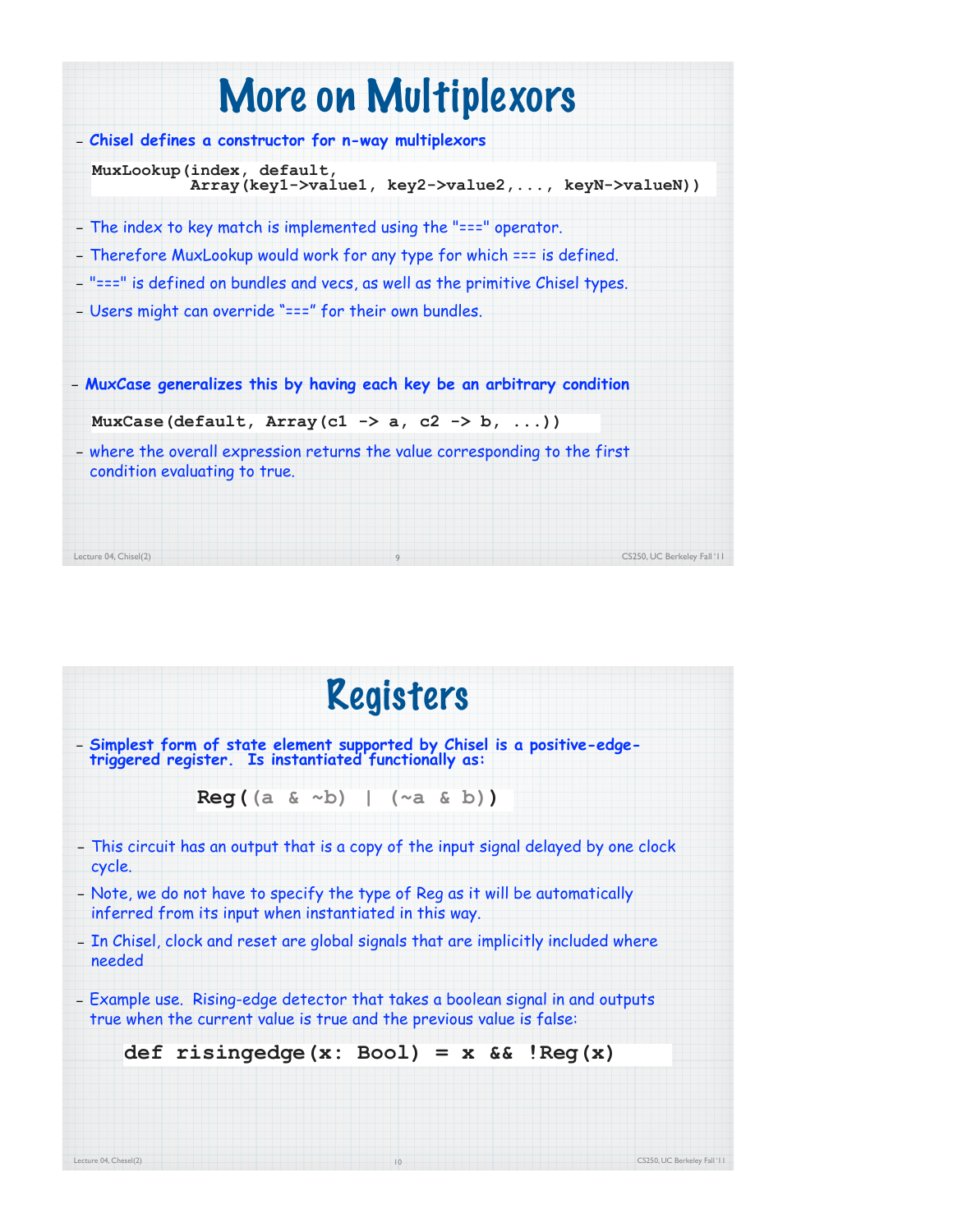

| <b>Conditional Updates</b>                                                                                                                                                                                                           |             |              |                                                                                              |   |
|--------------------------------------------------------------------------------------------------------------------------------------------------------------------------------------------------------------------------------------|-------------|--------------|----------------------------------------------------------------------------------------------|---|
| - Instead of wiring register inputs to combinational logic blocks, it is often<br>useful to specify when updates to the registers will occur and to specify these<br>updates spread across several separate statements (think FSMs). |             |              |                                                                                              |   |
| val $r = \text{Reg}()$ { $UFix(width = 16)$ };<br>when $(c == 0)$ {<br>$r \leq r + \text{Ufix}(1)$ ;                                                                                                                                 |             |              |                                                                                              |   |
| - register r is updated on the next rising-clock-edge only iff c is zero.                                                                                                                                                            |             |              |                                                                                              |   |
| - The argument to when is a predicate circuit expression that returns a Bool.                                                                                                                                                        |             |              |                                                                                              |   |
| - The update block can only contain update statements using the update operator<br><==, simple expressions, and named wires defined with val.                                                                                        |             |              |                                                                                              |   |
| - Cascaded conditional updates are prioritized from top to bottom in order of<br>their Scala evaluation. For example,                                                                                                                |             |              |                                                                                              |   |
| when $(c1)$<br>$\{ r \leq = \text{Bits}(1) \}$<br>when $(c2)$ { $r \leq r$ Bits $(2)$ }<br>when $(Bool(true)$ { $r \leq= Bits(3)$ }                                                                                                  | - Leads to: | $\mathbf{1}$ | c1 c2 r<br>$0 \quad 0 \quad 3$<br>$0 \quad 1 \quad 2$<br>$1 \quad 0 \quad 1$<br>$\mathbf{1}$ | 1 |
|                                                                                                                                                                                                                                      |             |              |                                                                                              |   |
| - See tutorial for more examples, and variations on this them.                                                                                                                                                                       |             |              |                                                                                              |   |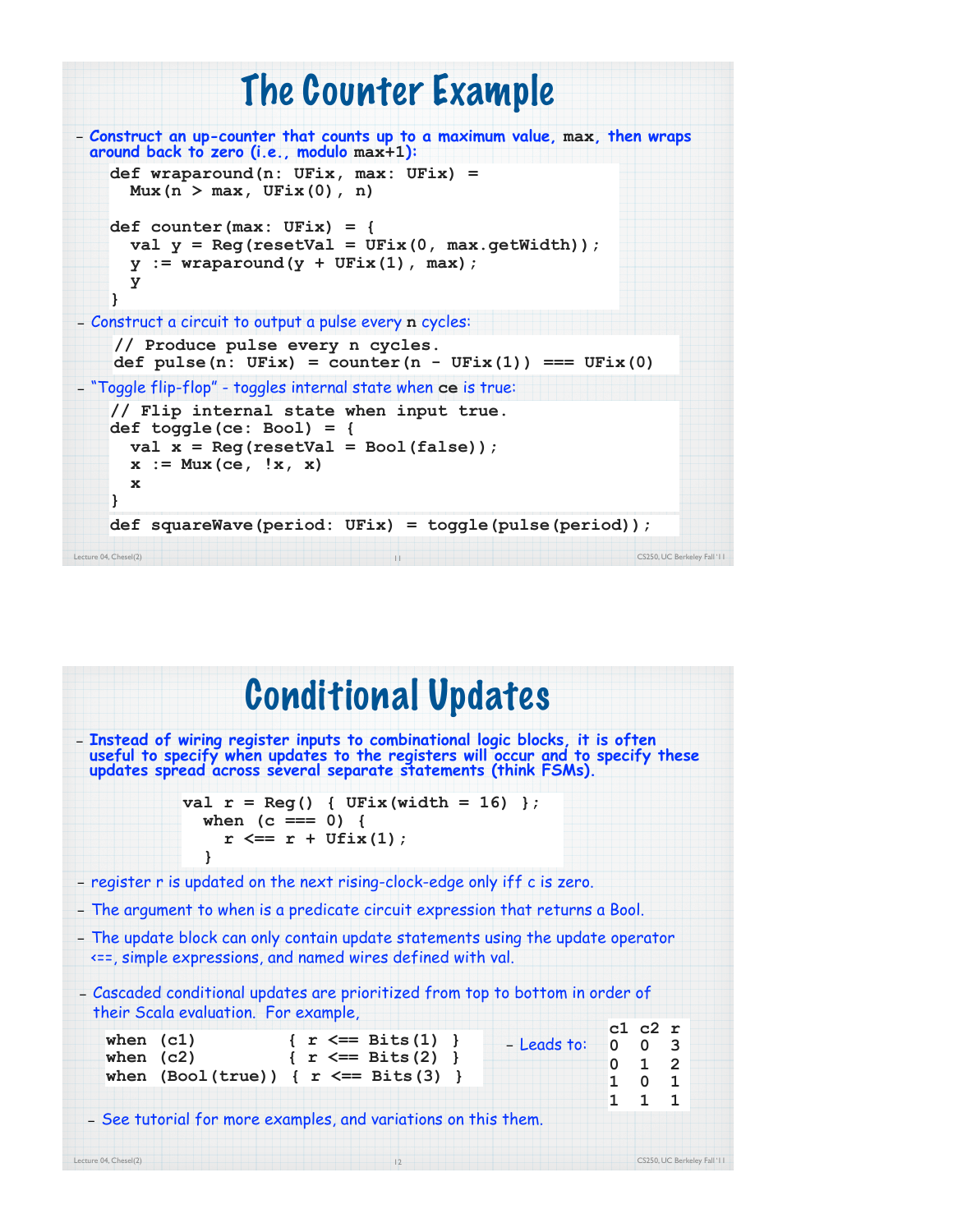

#### Finite State Machine Specification (2)

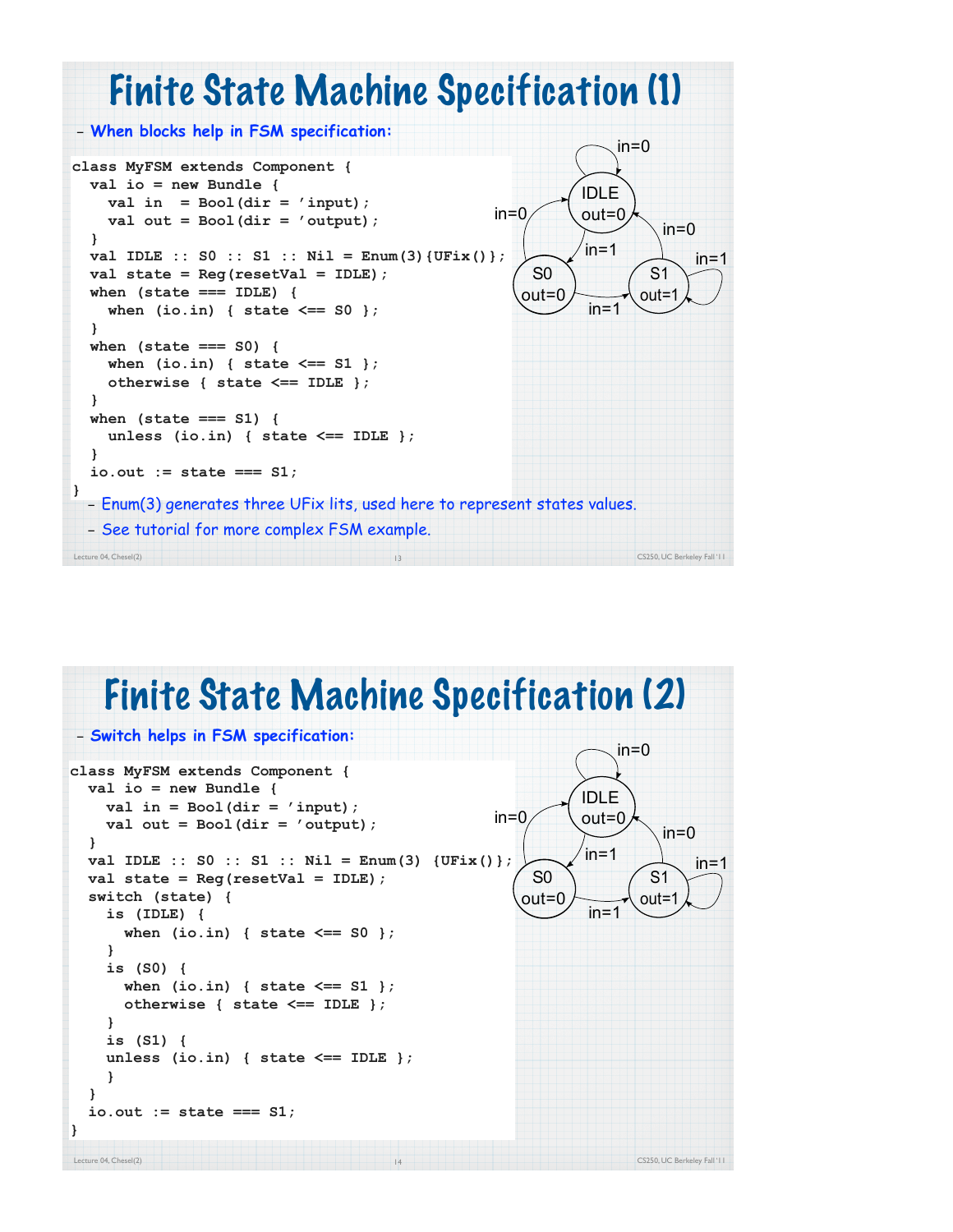

#### Lecture 04, Chesel(2) CS250, UC Berkeley Fall '11 Interfaces and Bulk Connections (2) 16 – **Bundles help with making connections** – "**<>**" bulk connects bundles of opposite gender, connecting leaf ports of the same name to each other. – "**^^**" promotes child component interfaces to parent component interfaces. **class Filter extends Component { val io = new FilterIO(); ... } x Filter y x f1 y x f2 y Block x y / Bulk connections class Block extends Component { val io = new FilterIO();**  $val$   $f1$  = new Filter();  **val f2 = new Filter(); f1.io.x ^^ io.x; f1.io.y <> f2.io.x; f2.io.y ^^ io.y; }**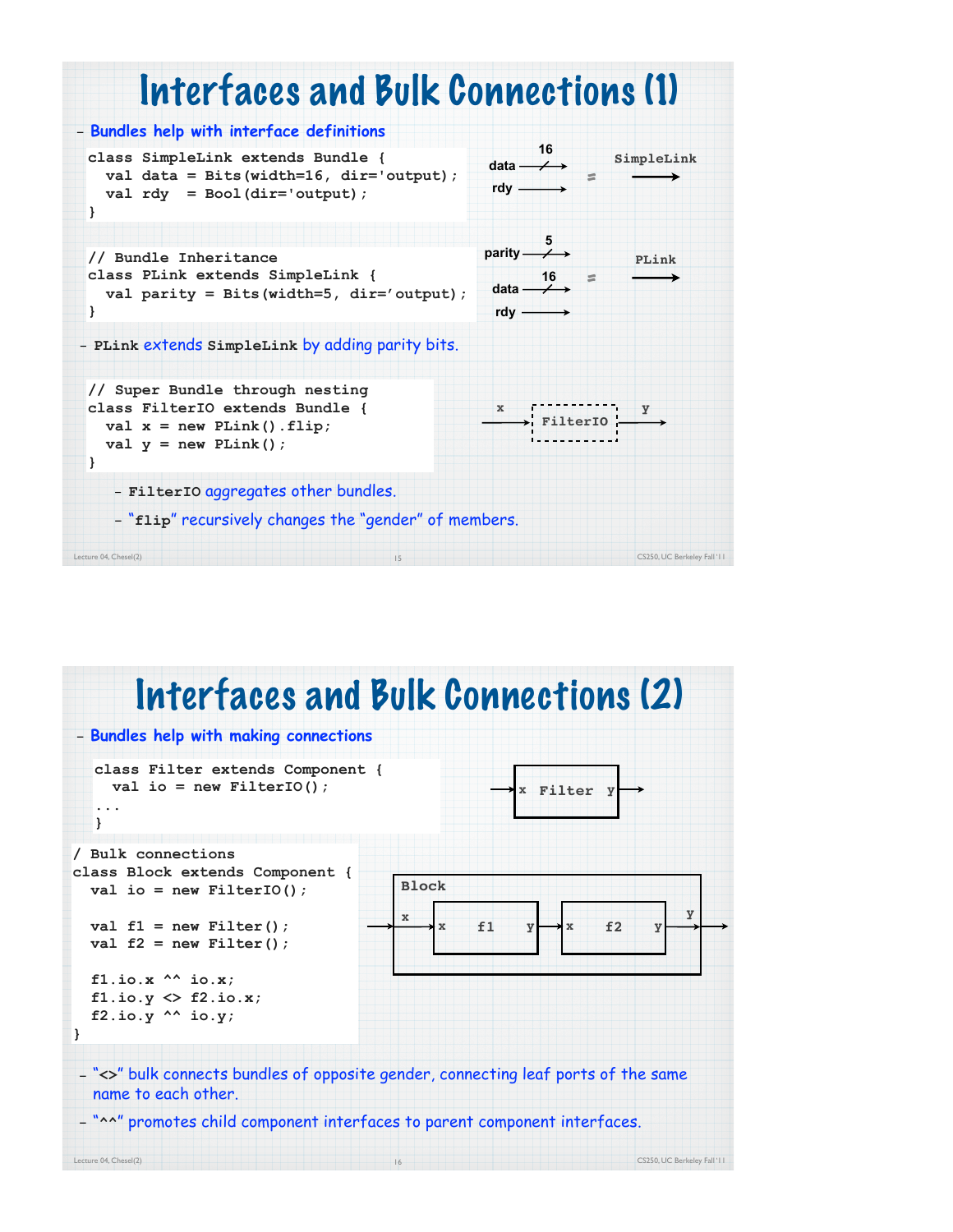

#### Lecture 04, Chisel(2) CS250, UC Berkeley Fall '11 Running and Testing (2) 18 – **Chisel translates into either Verilog or a C++ cycle-simulator, based on args.** – Calling **chiselMain** results in building a circuit: – Scala looks for a top level object **object tutorialMain { def main(args: Array[String]) = { chiselMain(args, () => new Mux2()); } }** – Chisel has a mechanism for testing circuits by providing test inputs and printing out results. Uses anonymous functions bound to named optional arguments. **object tutorialMain { def main(args: Array[String]) = { chiselMain(args, () => new Mux2(), scanner = (c:Mux2) => Scanner("%x %x %x", c.io.select, c.io.in0, c.io.in1), printer = (c:Mux2) => Printer("%= %= %= %=", c.io.select, c.io.in0, c.io.in1, c.io.out)); }** – first three hex numbers from each line are read in from standard input are bound to the select, in0, and in1 ports of the multiplexor circuit instance – multiplexor circuit ports are printed out in hex format with "**main**" – 2nd argument to ChiselMain is a anonymous function that creates the component under test.